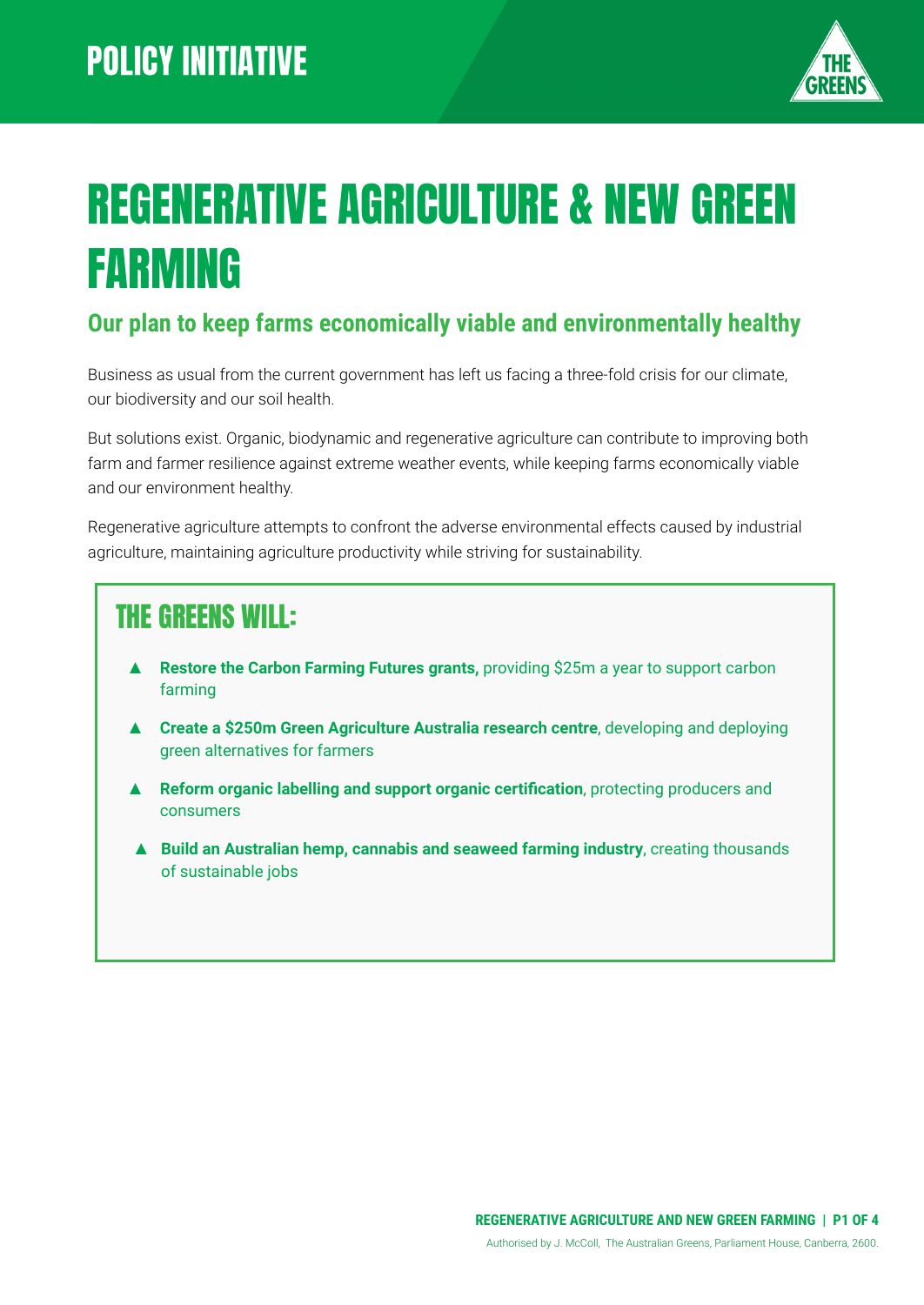

## PAYING FOR OUR PLAN

By making billionaires and big corporations pay their fair share of tax and winding back handouts to big polluters, we can build a better life for all of us.

1 in 3 big corporations pays no tax and many big corporations and billionaires send their profits offshore tax free.

The Greens will tax billionaires with a new 'billionaires tax', require big corporations making excessive profits to pay a 'corporate super-profits tax' and axe billions of dollars in handouts to the coal, oil and gas giants that are driving the climate crisis.

These measures have all been costed by the independent Parliamentary Budget Office.

When big corporations and billionaires pay their fair share, we can tackle the climate crisis and support farmers.

### **SUPPORTING GREEN FARMING**

To accelerate the transition, the Greens will create Green Agriculture Australia, a \$250 million R&D centre that will invest in researching, developing and deploying sustainable farming solutions and supporting regenerative agriculture approaches, including helping to secure properties for state-wide training farms-centres, exhibitions, research and development.

This will include organic, biodynamic and regenerative agriculture, but also research into other novel technologies such as plant-based and synthetic meat and dairy alternatives, methane reducing feed supplements for livestock, precision agriculture and new biological solutions for increasing carbon drawdown.

We will also support organic farming by reforming organic labelling laws in Australia, so that consumers can be sure that the food they

are buying is truly organic. We will also invest \$10 million in supporting states and territories to create Organic Advisory Services for farmers, which would support farmers in understanding organic alternatives and certification requirements.

Australian farmers are hampered by authorised dealers networks and major manufacturers, limiting options for timely and cheaper repairs to extend the working life of farming equipment, and avoid costly losses from downed equipment. The Productivity Commission recently called for a repair supplied obligation for agricultural manufacturing, and identified opportunities to give independent repairers greater access to repair supplies and enhance competition for services.

The Greens will support amending copyright laws to facilitate accessing and sharing of repair information (such as repair manuals and repair data). We will also amend legislation and regulations as needed to require suppliers of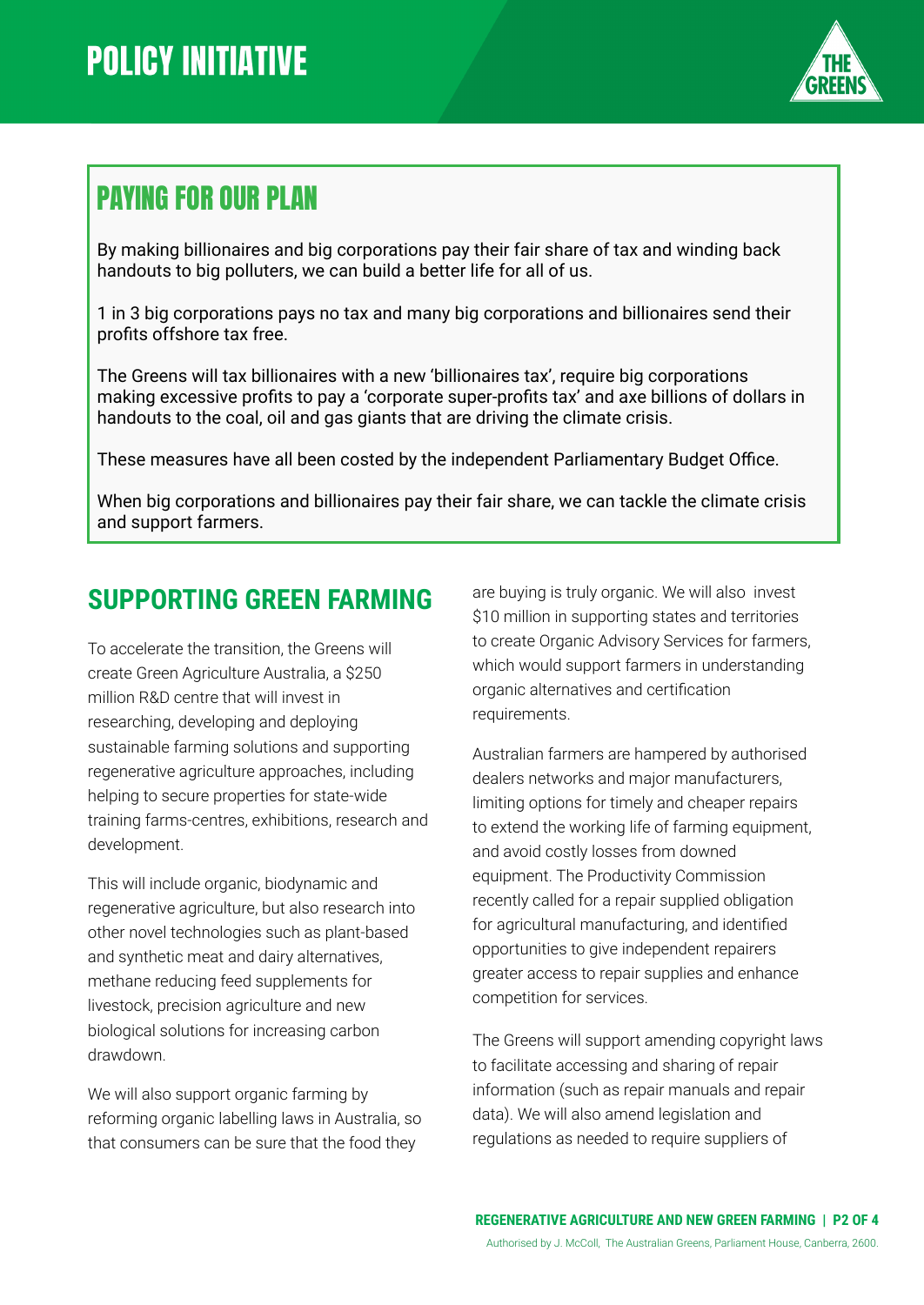# **POLICY INITIATIVE**



agricultural machinery to provide access to certain repair supplies, reducing unnecessary barriers to farmers accessing these services.

Finally, the Greens will also restore the Carbon Farming Futures program of \$25 million per annum, which the Coalition Government axed in 2016. These grants saw over \$139 million go into over 200 projects across the country. By restoring funding to this program, we can see hundreds more carbon reducing projects get off the ground.

#### **MARKET FOR HEMP, CANNABIS AND SEAWEED**

Hemp has had multiple uses over thousands of years, including food, construction, fuels and fibre. Despite hemp containing less than 1% tetrahydrocannabinol (THC), industry growth has been stymied by the prohibition on cannabis (which is a different plant species variety). In 2017, Australia legalised hemp for food, overturning a prohibition that had existed since 1937<sup>1</sup>.

The global hemp market is forecast to grow from  $(USD)$ \$3.5 billion to  $(USD)$ \$26.6 billion by 2025<sup>2</sup>, presenting significant opportunities for Australian farmers and creating jobs.

To support jobs and farmers in regional Australia, the Greens will supercharge the growth of the hemp industry by fully funding research, development and extension for the Australian hemp industry, investing \$20 million

1

to support partners and research. The Greens will work at all levels of Government to remove existing regulatory barriers to hemp production.

While medicinal cannabis exports are thriving, the domestic market is still under-utilised due to unnecessary restrictions. The Greens will review and remove any unnecessary restrictions on patient access to medicinal cannabis.

Seaweed farming has such enormous potential for green jobs. Seaweed can grow 30 times faster than crops onshore, and promotes a healthy environment by reducing emissions, and de-acidifying seawater. The Greens will support increased investment in accessing seaweed in aquaculture, by funding a cooperative research centre with \$50 million from the federal government.

### **HEALTHY RIVERS, HEALTHY COMMUNITIES**

Agricultural run-off from fertiliser and dairy farming effluent into rivers has become a major problem and a significant political issue.

However, despite known instances of river pollution from intensive dairy farming in places like north-west Tasmania, there has been a lack of attention given to better understanding and fixing the problem in Australia.

While federal coordination for some limited farm testing programs has taken place through Dairy Australia, most water quality testing and monitoring programs are left to cash strapped state-local governments or farmers, and they lack transparency.

<sup>2</sup> https://www.foodnavigator-asia.com/Article/2019/12/11/Getti ng-the-hemp-Vegan-consumers-down-under-rapidly-making-th e-most-of-now-legal-seeds

https://www.businesswire.com/news/home/20190703005472 /en/Global-Industrial-Hemp-Market-to-Grow-from-4.6-Billion-in-2019-to-26.6-Billion-by-2025-Recording-a-CAGR-of-34---Resear chAndMarkets.com